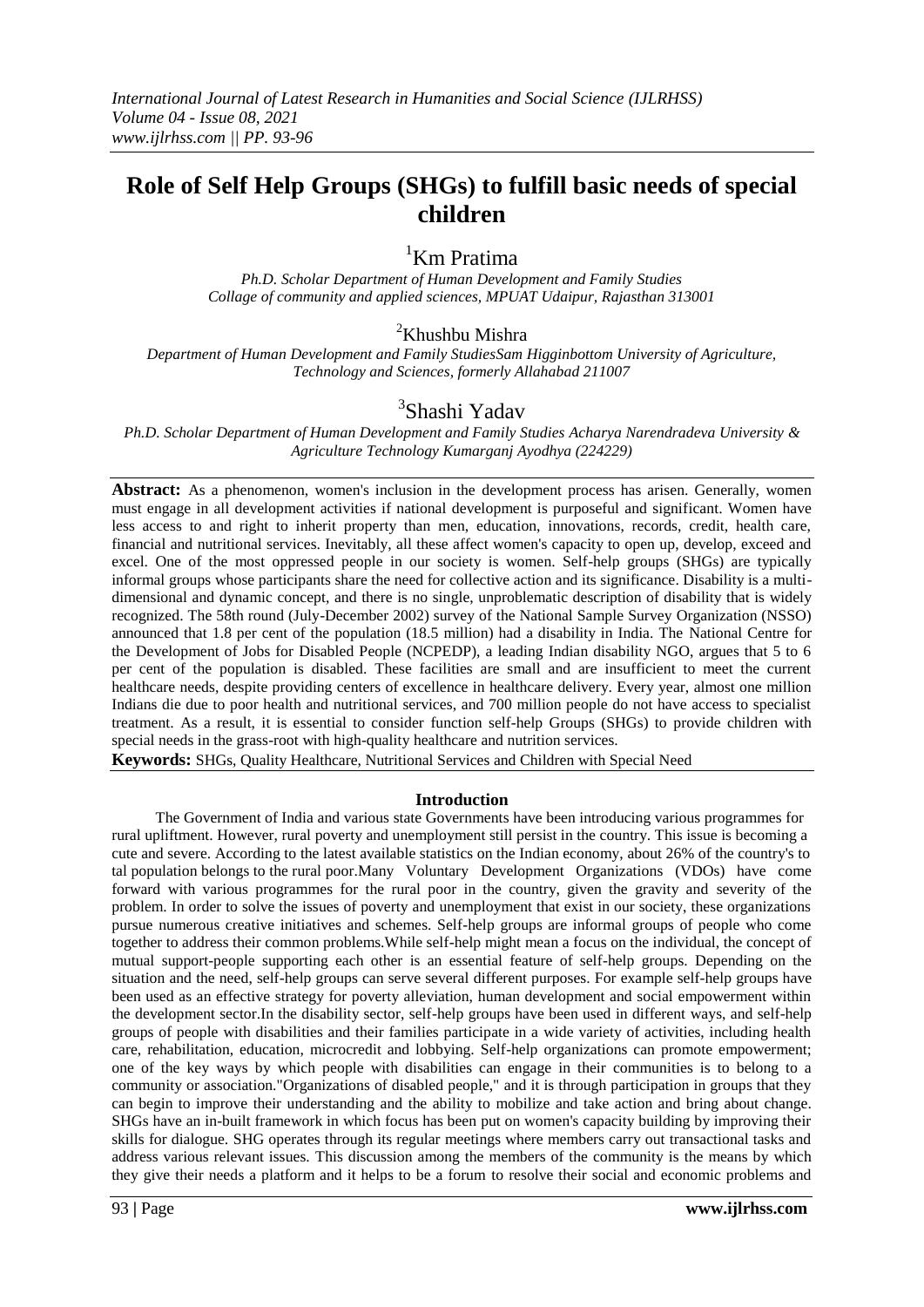#### *International Journal of Latest Research in Humanities and Social Science (IJLRHSS) Volume 04 - Issue 08, 2021 www.ijlrhss.com || PP. 93-96*

also to illuminate their inner self.In some areas of the production chain, the SHGs provide economic benefits through the implementation of popular action programmes, such as a cost-effective credit distribution system, the joint development of forums, learning with rural people, the promotion of a democratic culture, the promotion of an entrepreneurial culture, the establishment of a firm basis for dialogue and collaboration in programmes with other institutions, the possession of reputation.SHGs improve the equality of women's status in the democratic economic, social and cultural spheres of life as participants, decision-makers and beneficiaries. They have instilled great trust in rural women's minds to succeed in their daily lives. In order to overcome exploitation, self-help groups are required to build confidence for the economic self-reliance of rural people, particularly among women who are mostly invisible in the social structure. These organizations encourage them to come together for a common cause and to gain strength from each other in coping with the exploitation they face in a variety of ways. Groups are the foundation for action and change. Through constant contact and genuine efforts; it also helps build relationships of mutual trust between the promotion organization and the rural poor. In the democratic economic, social and cultural spheres of life, SHGs enhance the equal status of women as participants, decision-makers and beneficiaries.SHG members, as health workers, initiated literacy programmes and provided funds for household health emergencies, showed a decrease in infant mortality from 176 to 19 per 1000 in the two decades after 1970, a decrease in birth rates from 40 to 20 per 1000, almost universal access to prenatal care, safe delivery and immunization, and a decrease in malnutrition rates from 40% to less than 5%. SHGs with a fundamental focus on economic issues (savings & credit facilities for members) have not been successful in improving women's knowledge and awareness of health-related issues. In recent times as a result of joining SHGs, women have benefited substantially by being able to meet their health-related expenses by borrowing money from the party. In order to address the health needs of children with disabilities and chronic illnesses, nutrition programmes are fundamental.The goal of nutrition assessment and intervention is healthy, alert and interactive children who can participate in activities at home and in the community. A child who is well-nourished has increased alertness and attention span and the energy to participate in educational activities and social interactions. For children with special health care needs, the delivery of health care services to children with special health care needs has been influenced by central legislation. Nutrition is the science of the activity, interaction, and balance of food, nutrients, and other substances in it in relation to health and disease and the processes by which food substances are ingested, digested, consumed, transported, used and excreted by the organism. Furthermore, some social, economic, cultural and psychological aspects of food and eating must be concerned with nutrition. Nutrition services are essential elements of all stages of the continuum of older people's health care services.Nutrition and food programmes can play a major role in improving the health status of older people, maintaining their independence and dignity, reducing the institutionalization rate and duration, and ultimately reducing the cost of health care.

Children and young people with special health care needs are those that are or are at higher risk of having a chronic illness and need resources that are beyond what children typically need. Such conditions include cystic fibrosis, asthma, diabetes mellitus, food allergies, sickle cell disease, juvenile idiopathic arthritis, genetic disorders, myelomeningocele, neuromuscular disease, epilepsy, congenital heart disease, HIV, and voice, language, learning, and behavioural disorders. Children with special needs may have been born with a syndrome, terminal illness, severe mental disorder, or severe psychiatric problems. Other children may have special needs that include dealing with learning disabilities, allergies to food, delays in development, or panic attacks. If they have a learning problem or disability that makes it more difficult for them to learn than most kids their age, a child has special educational needs. They may have schoolwork, communication or behaviour issues. Children are affected; their age and developmental stage, as well as each family's socioeconomic needs may determine whether only minor accommodations or complete meal modifications are requested by the family. There are 27 million individuals with special needs in India, in a population of 1.2 billion. This implies that there are special needs for about 2.2 percent of our population. There are about 4.6 million people in the 10- 19 age groups.The picture for 0-6 years is bleaker, with special needs in this age group of about 2 million. Some misunderstanding may be caused by the term' special needs.' This applies to specific educational requirements resulting from learning difficulties, physical disability, or psychological and behavioural problems. These can often overlap according to the condition of the child.

- Physical difficulties may affect the physical functioning, mobility or endurance of a child. It can refer to respiratory disorders, blindness, or epilepsy, aside from obvious ones like loss of limbs. Hearing loss and chronic tiredness also fall under these conditions. This may happen before or after birth because of infection or other problems.
- Mental challenges cover a wide range of issues. The most prevalent are learning challenges, in which a person cannot learn in the usual way. The common ones are dyslexia and dyspraxia. Communication disorders such as autism-induced stuttering or speech delays also fall under this. Because of chronic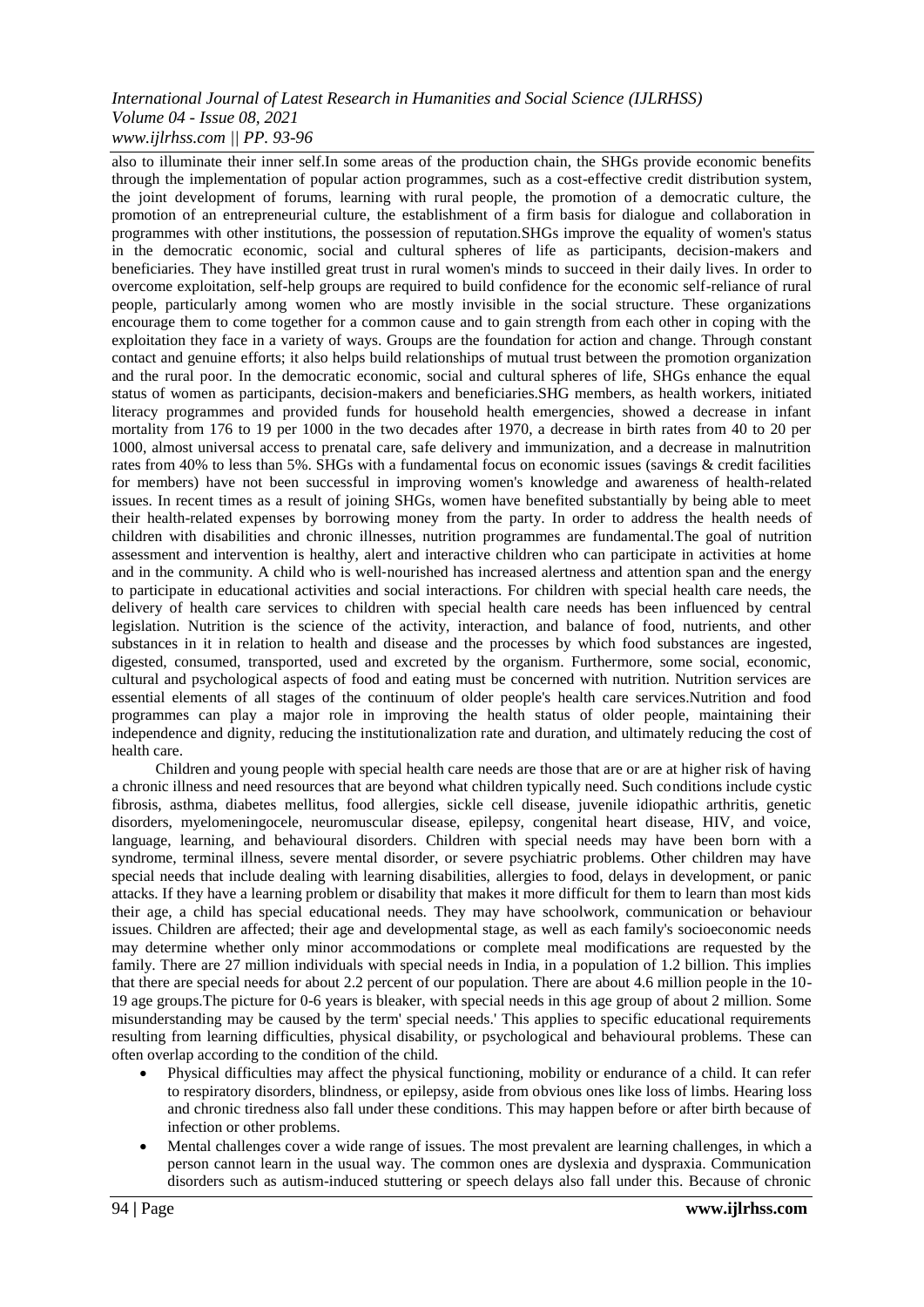conditions, developmental challenges can also arise. A common instance of this is developmental delays induced by Down's syndrome.

 Emotional and behavioural problems are usually social problems that may not be caused by biological variables. These may be internalized, because the child may not relate well or have poor self-esteem with others. They may also be externalized, because in the classroom the child may behave disruptively. These are often encountered by children with anxiety, OCD or other mental illnesses.

Children with special needs want specific mealtime provisions for school meals, helping schools provide students who need them with meal modifications. Without adequate paperwork from healthcare providers, schools should not change food textures, make food substitutions, or modify a student's diet at school. Completion of these items will encourage the school of your child to establish a plan with you to provide your child with nutritious, suitable meals and snacks while at school. Your role is very relevant in this process. Selfhelp group understand the Nutrition Program for special needs kids school plan and their member will prepare the food for kids with special needs. Self-help groups (SHGs) are a type of women's collectives that seek to empower and tackle poverty in women and communities. To encourage common goals, they draw on women's social capital.The goal of SHGs is to meet the vulnerable and economically disadvantaged, to be scalable at low cost, and to achieve potentially wide-ranging and lasting results. "Children with special needs" is for children who may have problems that are more serious than the average child and may last a lifetime. Extra support and extra resources will be required for these children. They will have various objectives, and will require extra support and assistance to reach academic, professional, emotional, and sometimes medical milestones. When coping with daily concerns such as housing, jobs, social engagement, and finance, individuals with special needs can need lifelong guidance and support. Families with special needs are on a lifetime journey that is both emotionally and financially challenging.Upon diagnosis, families of children with special needs can experience a variety of feelings, including rage, sadness, loss, and denial. Remembering to be gentle with you is crucial, as these feelings are a natural part of the process. Acceptance comes with time, and then you and your family will concentrate on starting the process of helping your child with special needs reach their fullest potential. Severe health issues such as cancer, heart disorders, muscular dystrophy, and cystic fibrosis are protected by health care needs. It also encompasses chronic conditions such as asthma and diabetes; congenital conditions such as cerebral paralysis and dwarfism; and among other things, health factors such as food allergies and obesity.

Children with special healthcare needs and their families are facing a daunting journey; lengthy, rigorous and often invasive medical testing may be needed.They face long hospital stays, and will need costly disability services and housing. Frequent crises, confusion, concern, and emotional and financial stress have to be dealt with by their families. These families may have to make choices that they do not feel able to manage and face contradictory counselling, treatment, and medical theories. Often the wealth of data affecting children with special healthcare needs may be daunting. In their early years, children develop quickly and several improvements are predicted in a year or even a month's time. As a result, even experts can find it difficult to make a firm diagnosis based on the circumstances of a young child. Compared with other children of the same age, children with relatively poor global learning abilities have substantially lower performance in every aspect.Typically, they are slower to learn new skills and abilities, harder to adapt to new situations and items, more unwilling to take challenges and appear to be more dependent as well. Have difficulty understanding and absorbing the subjects' material (e.g., language, general studies and arithmetic); or, despite repeated training, fail to generalize their acquired knowledge for application to other circumstances.

#### **Conclusion:**

Children with special educational needs are children first and have a lot in common with other children of the same generation. Each child has individual strengths, personality and experiences, so various disorders can affect individual children differently. A special educational need for a child does not describe the whole child. Children with special needs for education are all different and have individual criteria. Often the wealth of data affecting children with special healthcare needs may be daunting. The goal of SHGs is to meet the oppressed and economically vulnerable, to be scalable at low cost and to deliver potentially wide-ranging and sustainable impacts.

#### **References:**

- [1]. https://specialneedsplanning.net/children-with-special-needs/
- [2]. http://vdsa.icrisat.ac.in/Include/Internrep/Report30.pdf
- [3]. file:///C:/Users/WIN/Desktop/jp%20paper/journal.pone.0202562.pdf
- [4]. https://www.ncbi.nlm.nih.gov/books/NBK310972/